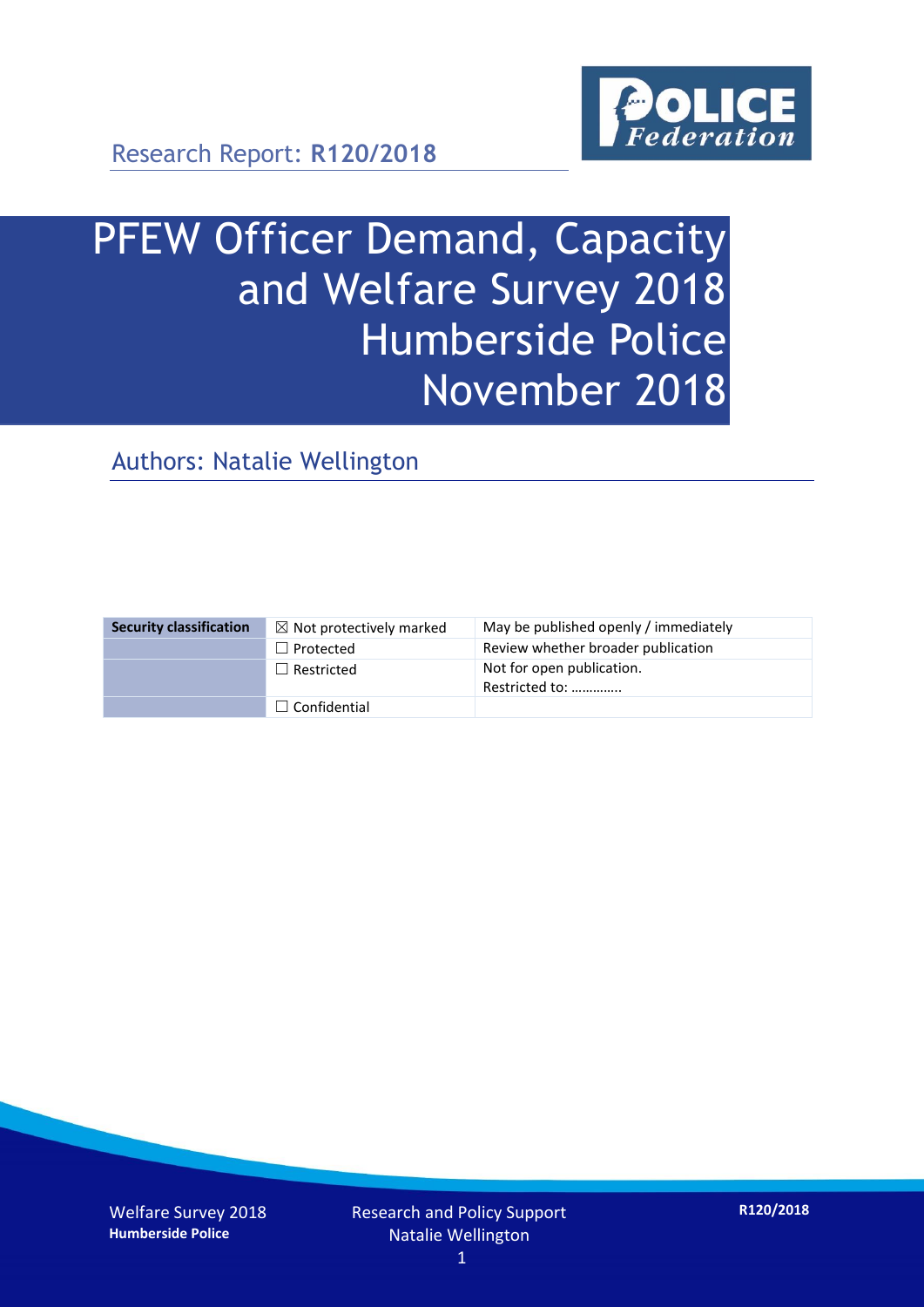### **FOREWORD**

#### **INTRODUCTION**

Over the last decade, the impact of reducing policing budgets on officer numbers has been considerable, with a 15% fall in officer numbers over a seven year period from a high of 142,056 in 2009 to 121,010 in March 2018. $^{\mathrm{i}}$  Evidence from a focus group study conducted by the PFEW<sup>ii</sup> highlighted that these reductions may be having a negative effect on officers individual wellbeing. It was within this context that the Police Federation of England and Wales (PFEW) began a biennial Demand, Capacity and Welfare Survey. The 2018 PFEW Officer Demand, Capacity and Welfare Survey is the second iteration of the survey.

This report provides a summary of responses to key questions from the 2018 PFEW Officer Demand, Capacity and Welfare Survey from respondents in Humberside Police.

Where appropriate, details of average responses from last year, or the police service as a whole, are also presented. However, differences across these figures have not been tested to assess whether they are statistically significant<sup>1</sup>; therefore any and all differences reported are for guidance only and must be treated with caution.

Force rankings have not been included, because not all differences are statistically significant. In addition, forces with fewer than 100 respondents were not provided with a force level report as their sample size was too small to be representative of the force as a whole and may have enabled identification of individuals based on their demographics.

Please be aware that the total number of responses for each item may vary slightly as not all items were answered by all respondents, and all percentages are rounded to the nearest whole number. In addition, the actual differences between any and all groups may be quite small and these details should be considered when interpreting the data.

Welfare Survey 2018 **Humberside Police**

-

 $<sup>1</sup>$  As all the data are derived from samples of the population, rather than the whole population, percentage figures calculated are strictly</sup> speaking estimates, rather than exact measures. This means that every figure has a margin of error associated with it. Hence a very small percentage difference year on year may be due to sampling, rather than to actual changes.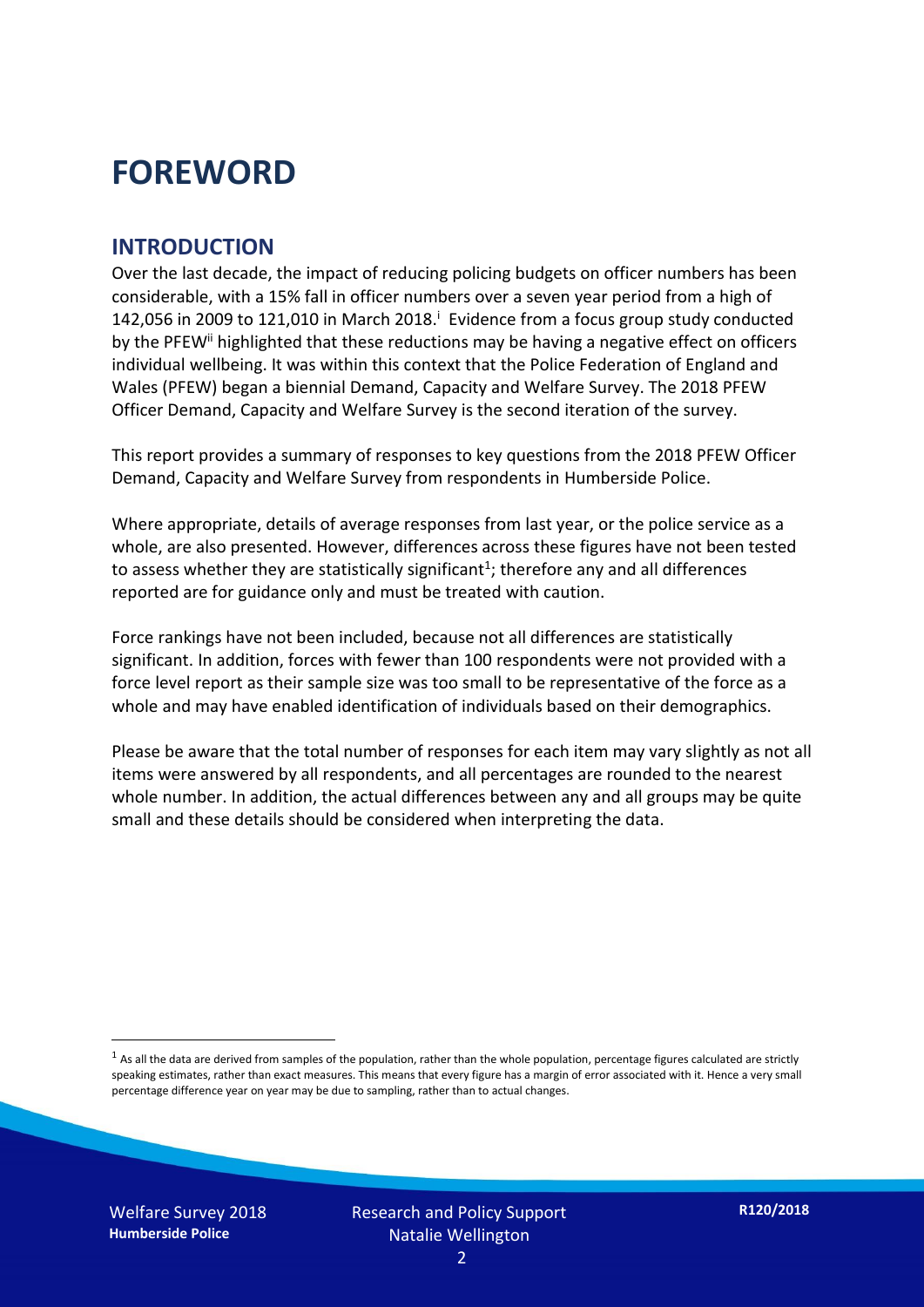#### **RESPONSE RATES AND DEMOGRAPHICS**

Survey responses were gathered over a six-week period between August and September 2018. All officers of the federated ranks in England and Wales were eligible to participate.

Analyses were conducted on a sample of 18,100 responses drawn from all 43 forces across England and Wales.<sup>2</sup> The national response rate for the 2018 survey was 15%.

Overall 4% of respondents (n=788) to the survey declined to state which force they belonged to. These responses have been included within the national data but are excluded from force-level analyses.

193 responses were received from Humberside Police, representing a response rate of around 11%.<sup>3</sup> The margin of error for this report has been calculated using the size of the sample and the population. At a 95% confidence level, this force report has a 7% margin of error. If the margin of error is less than 5%, it can be considered to be within the normal bounds of academic rigor.<sup>4</sup> If this threshold has not been met, the results from this report must be interpreted with caution.

68% of responses from Humberside Police were received from male officers and 30% of responses were from female officers. The other 2% preferred not to say. In regards to rank, 75% of respondents from Humberside Police were Constables, 18% were Sergeants, 4% were Inspectors, and 2% were Chief Inspectors. 2% of responses from Humberside Police were received from Black and Minority Ethnic (BME) officers.

-

 $2$  Data were removed where the respondent indicated they were not currently a police officer or they gave implausible answers – for full exclusion criteria, please see the full report.

<sup>3</sup> Based on March 2018 Home Office figures of officer headcount, for full details please see item ii in the reference section.

<sup>4</sup> The generally accepted academic standards is a 95% confidence level with a 5% (or less) margin of error.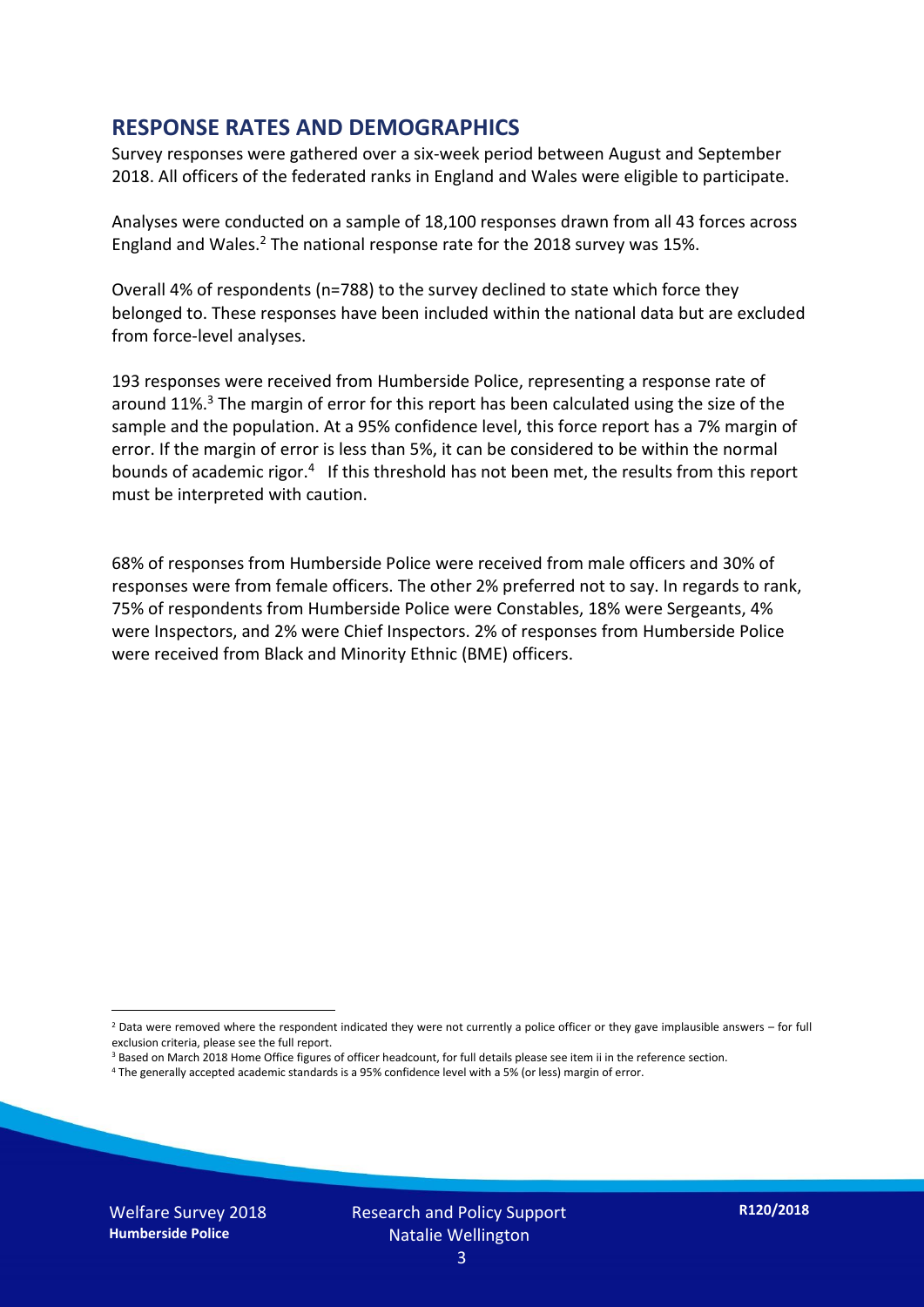### **INFOGRAPHIC**



#### **Who responded?**

**193** responses were received from Humberside Police, representing a **11%** response rate



Welfare Survey 2018 **Humberside Police**

Research and Policy Support Natalie Wellington

**R120/2018**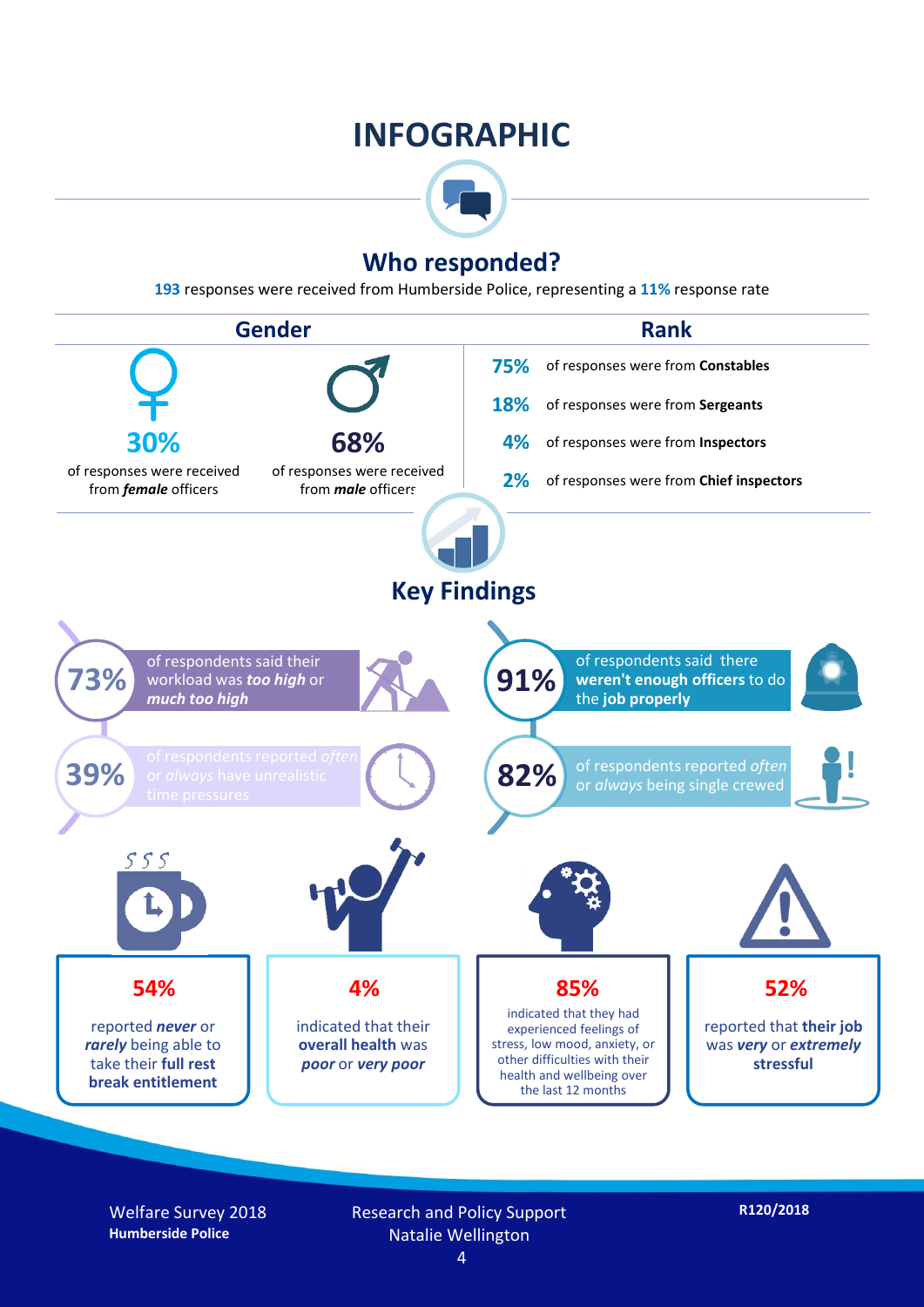### **Executive Summary**

- **193** responses were received from Humberside Police, representing a response rate of around **11%**.
- The average (mean) rating for overall Job satisfaction for respondents from Humberside Police was **5/10.**
- Frequent single crewing (often or always) was reported by **82%** of respondents from Humberside Police.
- **54%** of respondents from Humberside Police reported *never* or *rarely* being able to take their **full rest break entitlement***; lower than* the proportion in 2016.
- **73%** of respondents from Humberside Police said their **workload** was *too high* or *much too high; higher than* the proportion in 2016.
- **39%** of respondents from Humberside Police reported *often* or *always* **having unrealistic time pressures***; higher than* the proportion in 2016.
- **91%** of respondents from Humberside Police said there **weren't enough officers to do the job properly***; higher than* the proportion in 2016.
- **7%** said that they had **enough time engage in proactive policing** in their team/unit*; lower than* the proportion in 2016.
- **4%** of respondents from Humberside Police indicated that their **overall health** was *poor* or *very poor.*
- **85%** of respondents from Humberside Police indicated that they had **experienced feelings of stress, low mood, anxiety, or other difficulties with their health and wellbeing** over the last 12 months.
- **52%** of respondents from Humberside Police reported that their job was *very* or *extremely* **stressful***; lower than* the proportion in 2016.
- **15%** of Humberside Police respondents reported that they had suffered **one or more injuries** that required medical attention as a result of **work-related violence** in the last year.
- **6%** of Humberside Police respondents reported that they had suffered **one or more injuries** that required medical attention as a result of **work-related accidents** in the last year.
- **32%** of respondents from Humberside Police felt that someone would be **treated differently (in a negative way)** if they disclosed difficulties with their mental health and wellbeing; *lower than* the proportion in 2016.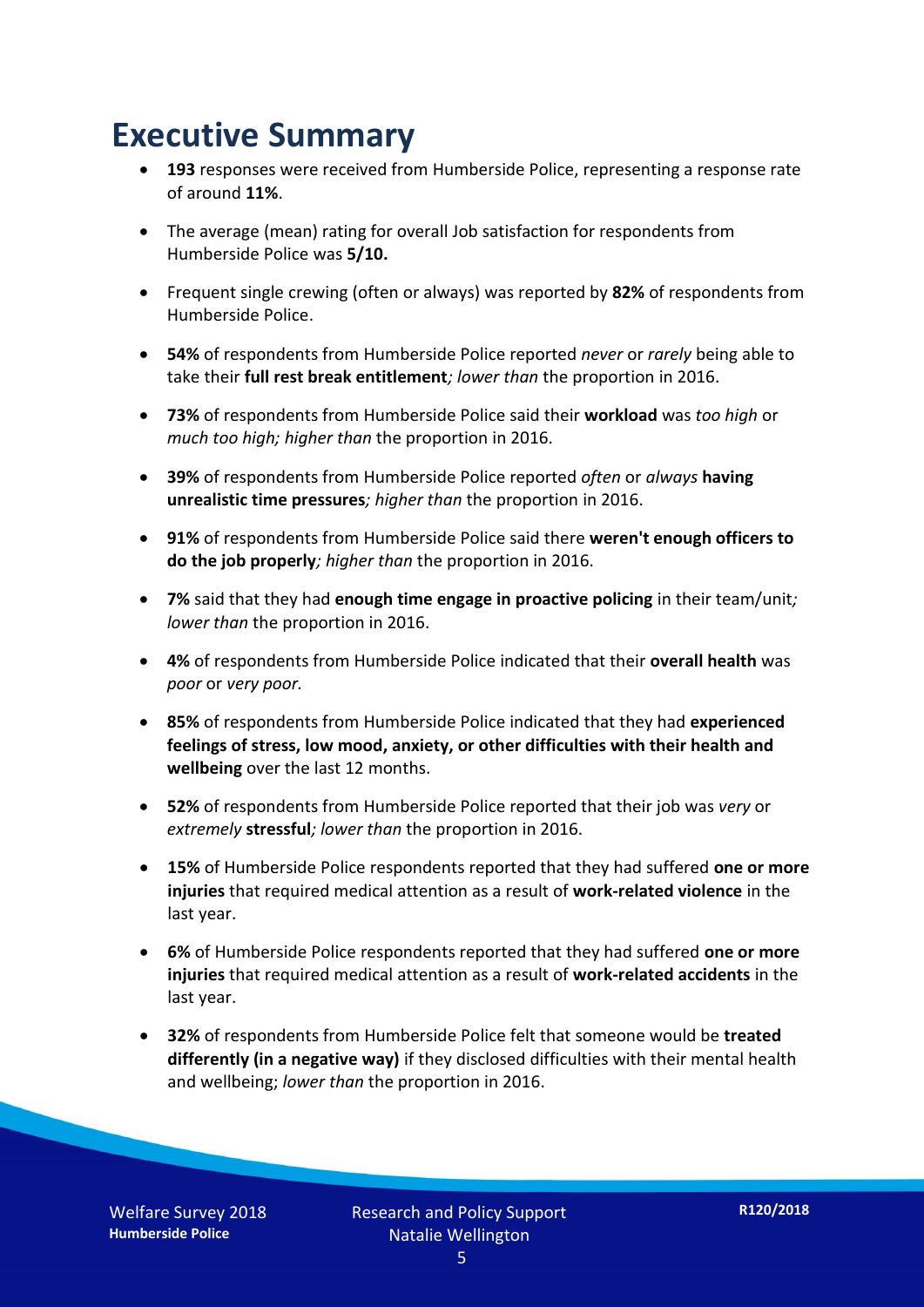## **1. WORKING ARRANGEMENTS**

#### **1.1. OVERALL JOB SATISFACTION**

Respondents were asked to rate their overall job satisfaction between 0 and 10, where 0 was 'not at all satisfied' and 10 was 'completely satisfied.'

The average (mean) rating for overall job satisfaction for respondents from Humberside Police was 5/10 (range 0-9), with 23% of respondents reporting an overall job satisfaction rating of 2 or less.

This can be compared to the National average of 4/10, and 32% of respondents reported an overall job satisfaction rating of 2 or less.

#### **1.2. SHIFTS**

10% of respondents from Humberside Police reported that their formal shift duration was more than the 8-10 hours advised by the Health and Safety Executive<sup>iii</sup> and the Police Negotiating Board,iv and 10% of respondents indicated a shift length of 12 hours or more.

7% of the national sample indicated that their formal shift duration was more than 8-10 hours, and 5% indicated a shift length of 12 hours or more.

#### **1.3. SINGLE CREWING**

Among respondents from Humberside Police, for whom this item was applicable, 82% reported being single crewed either *often* or *always* over the previous 12 month period. This can be compared with 75% of respondents from the national sample.

#### **1.4. BREAKS, REST DAYS AND ANNUAL LEAVE**

54% of respondents from Humberside Police reported *never* or *rarely being* able to take their full rest break entitlement, and 73% reported having had two or more rest days cancelled in the previous 12 month period. In addition, 33% of respondents from Humberside Police told us that they have not been able to take their full annual leave entitlement in the previous 12 month period.

Historical comparison for items relating to breaks, rest days and annual leave for **Humberside Police**, are provided in Table 1.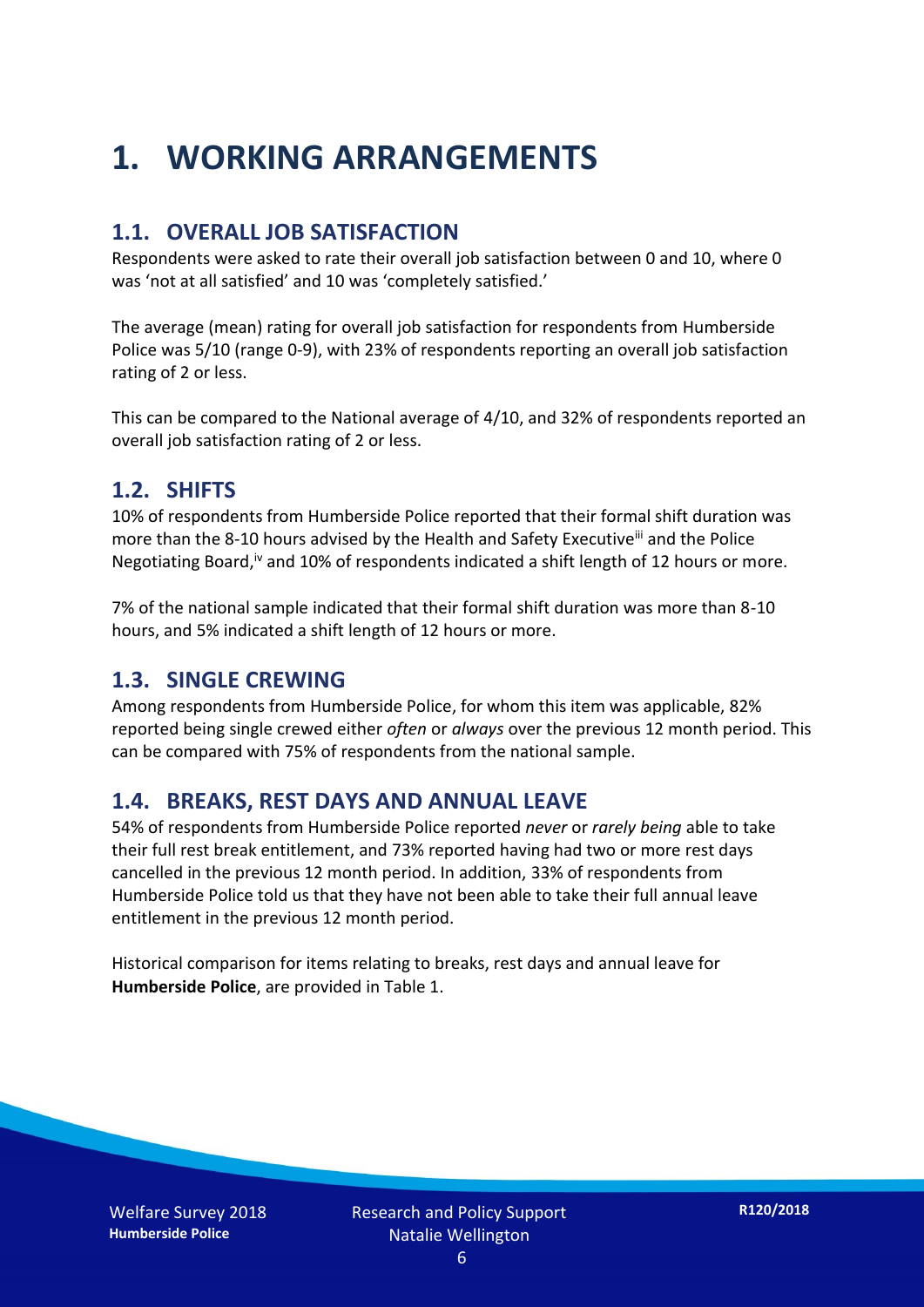| Table 1: Force level figures for breaks, rest days and<br>annual leave     | 2016 | 2018 |
|----------------------------------------------------------------------------|------|------|
| Reported being never or rarely able to take full rest<br>break entitlement | 55%  | 54%  |
| Reported having 2 or more rest days cancelled in the<br>previous 12 months | 75%  | 73%  |
| Reported being unable to take their full annual leave<br>entitlement       | 52%  | 33%  |

Historical comparisons for items relating to breaks, rest days and annual leave for the **police service as a whole**, are provided in the table below.

| Table 2: National figures for breaks, rest days and<br>annual leave        | 2016 | 2018 |
|----------------------------------------------------------------------------|------|------|
| Reported being never or rarely able to take full rest<br>break entitlement | 53%  | 52%  |
| Reported having 2 or more rest days cancelled in the<br>previous 12 months | 76%  | 67%  |
| Reported being unable to take their full annual leave<br>entitlement       | 33%  | 31%  |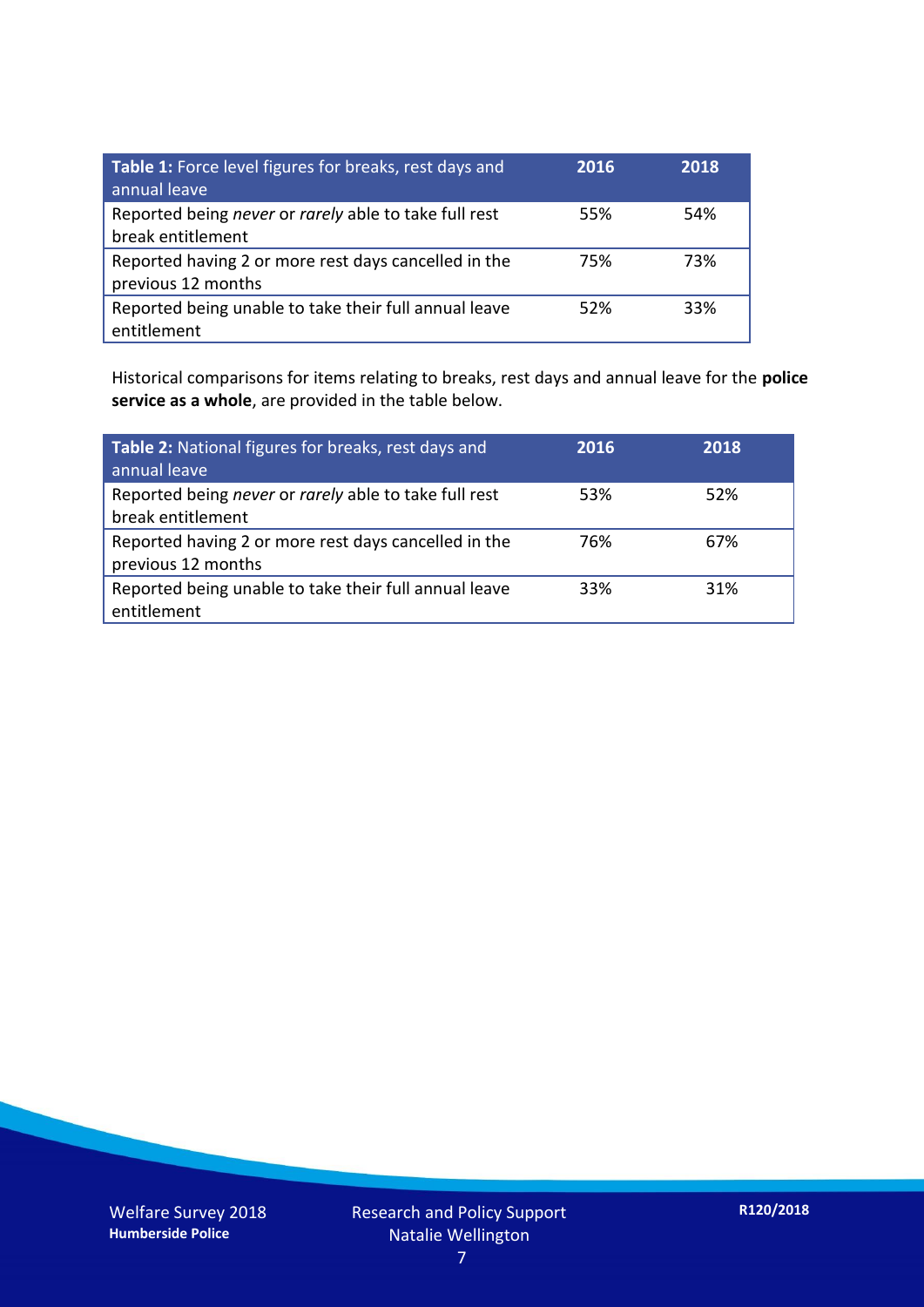## **2. DEMAND**

#### **2.1. WORKLOAD**

73% of respondents from Humberside Police told us that their workload is currently *too high*, or *much too high* – *higher than* the proportion from the national sample (72%) and *higher than* the proportion reported by Humberside Police in the 2016 Demand, Capacity and Welfare Survey.

#### **2.2. HSE MANAGEMENT STANDARDS**

The UK Health and Safety Executive published the Management Standards Indicator Tool (MSIT) to assist organisations in the assessment of workers exposure to dimensions of the psychosocial work environment that, if not properly managed, can lead to harm to health.<sup>v</sup> The 25-item version of the MSIT<sup>vi</sup> contains four items that measure job demands, which were included as part of the Demand, Capacity and Welfare Survey.

43% of respondents from Humberside Police told us that they *often* or *always* have unachievable deadlines, and 52% that they *often* or *always* have to neglect some tasks because they have too much to do.

Historical comparisons for the MSIT job demand items for **Humberside Police** are provided in the table below.

| Table 3: Force level figures for HSE MSIT job demands | 2016 | 2018 |
|-------------------------------------------------------|------|------|
| Often or always have unrealistic time pressures       | 35%  | 39%  |
| Often or always pressured to work long hours          | 31%  | 32%  |
| Often or always have to neglect some tasks because    | 49%  | 52%  |
| they have too much to do                              |      |      |
| Often or always have unachievable deadlines           | 32%  | 43%  |

Historical comparison for the MSIT job demand items for the **police service as a whole**, are provided in the table below.

| Table 4: National figures for HSE MSIT job demands | 2016 | 2018 |
|----------------------------------------------------|------|------|
| Often or always have unrealistic time pressures    | 35%  | 40%  |
| Often or always pressured to work long hours       | 26%  | 29%  |
| Often or always have to neglect some tasks because | 43%  | 54%  |
| they have too much to do                           |      |      |
| Often or always have unachievable deadlines        | 29%  | 38%  |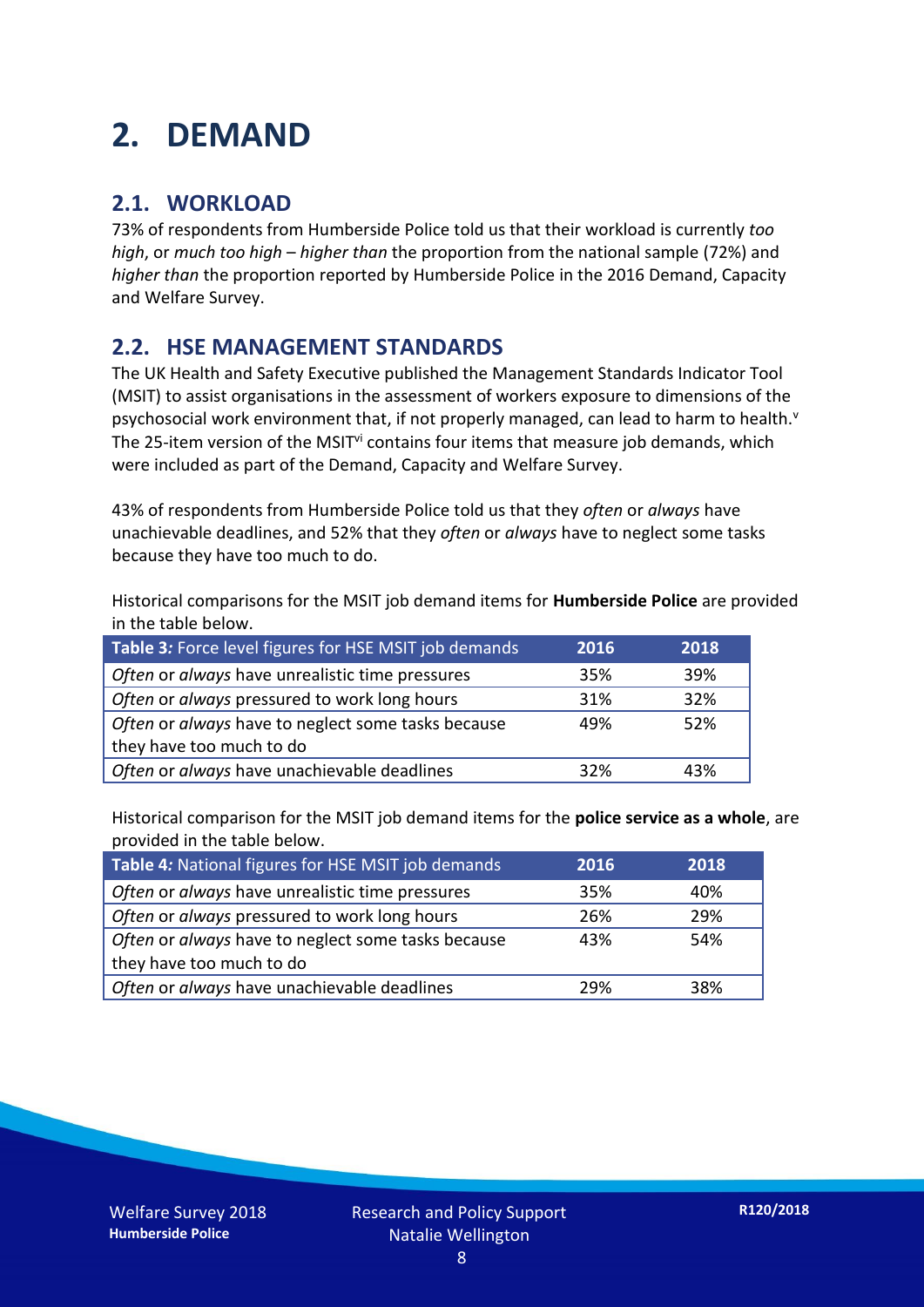#### **2.3. AMOUNT AND PACE OF WORK**

82% of respondents from Humberside Police *disagreed* or *strongly disagreed* that they were able to meet all of the conflicting demands on their time, whilst 7% *agreed* or *strongly agreed* that they had enough time engage in proactive policing in their team/unit. The proportion of officers from Humberside Police reporting to have enough time to engage in proactive policing is *lower than* the proportion in 2016.

Across the police service as a whole, 74% of respondents *disagreed* or *strongly disagreed* that they were able to meet all of the conflicting demands on their time and 90% *disagreed* or *strongly disagreed* that there are enough officers to manage all the demands made on their team/unit.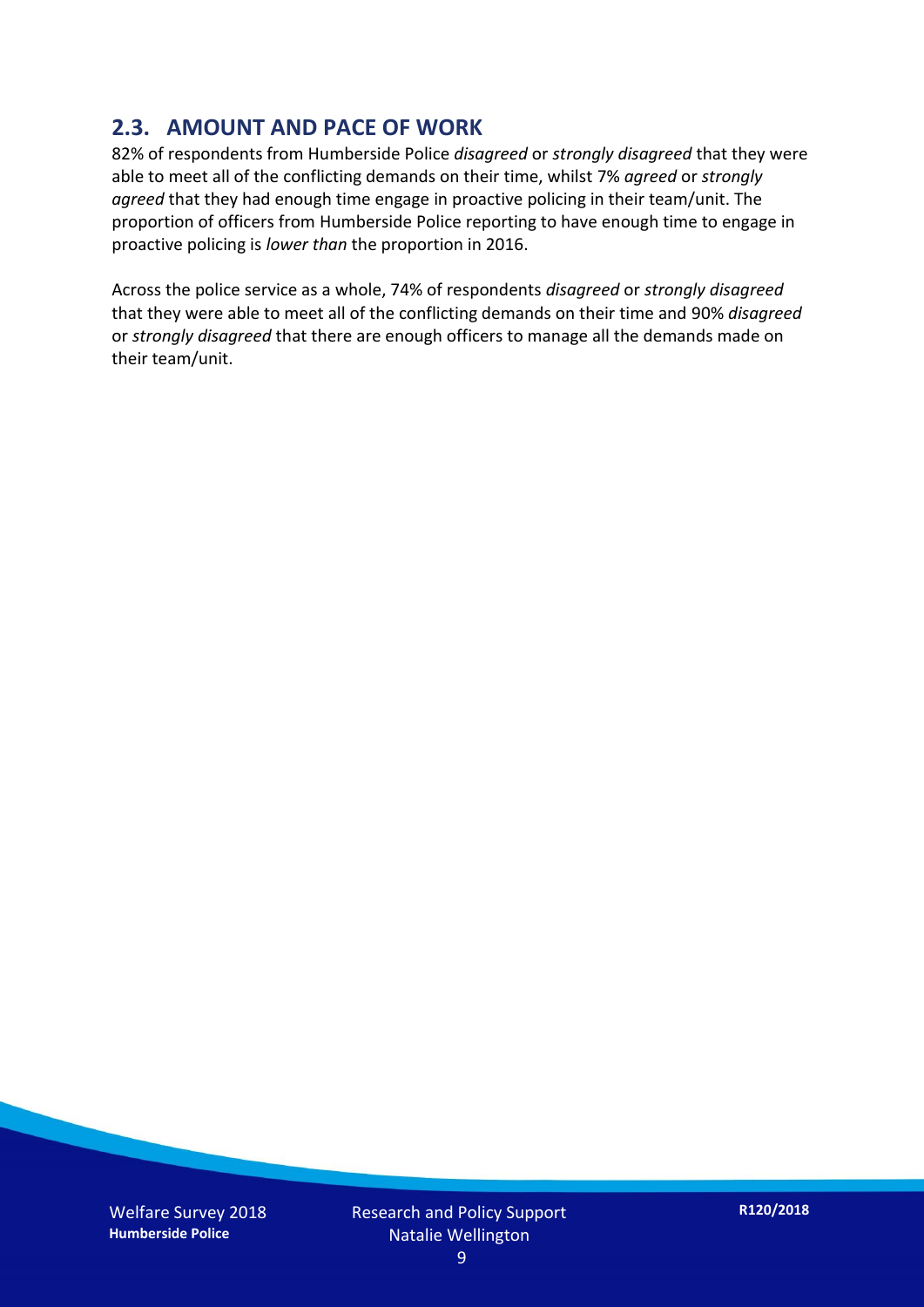## **3. CAPACITY**

#### **3.1. MINIMUM OFFICER STAFFING**

67% of respondents from Humberside Police indicated that their team or unit had a minimum officer staffing level.

Among respondents whose team or unit had a minimum officer staffing level, 28% indicated that this level was *never* or *rarely* achieved. This can be compared to 2016 where 32% of respondents from Humberside Police indicated that the minimum officer staffing level was *never* or *rarely* achieved.

#### **3.2. OFFICER STAFFING ARRANGEMENTS**

82% of respondents *disagreed* or *strongly disagreed* that the way officer staffing levels are determined in their team/unit seems to be effective; *lower than* the proportion reported in 2016.

Historical comparisons of two key items relating to capacity to deal with demand for **Humberside Police** are provided in the table below.

| <b>Table 5:</b> Force level figures for key items relating to capacity                                              |                                                      |      |  |
|---------------------------------------------------------------------------------------------------------------------|------------------------------------------------------|------|--|
| <b>Statements</b>                                                                                                   | % of respondents who<br>disagreed with the statement |      |  |
|                                                                                                                     | 2016                                                 | 2018 |  |
| There are enough officers in my team/unit for me to do<br>my job properly                                           | 89%                                                  | 91%  |  |
| In my experience, we generally have enough officers to<br>manage all the demands being made on us as a<br>team/unit | 92%                                                  | 93%  |  |

Historical comparisons of the same items for the **police service as a whole** are provided in the table below.

| Table 6: National figures for key items relating to capacity                                                        |                                                      |      |  |  |
|---------------------------------------------------------------------------------------------------------------------|------------------------------------------------------|------|--|--|
| <b>Statements</b>                                                                                                   | % of respondents who<br>disagreed with the statement |      |  |  |
|                                                                                                                     | 2016                                                 | 2018 |  |  |
| There are enough officers in my team/unit for me to do<br>my job properly                                           | 78%                                                  | 83%  |  |  |
| In my experience, we generally have enough officers to<br>manage all the demands being made on us as a<br>team/unit | 85%                                                  | 90%  |  |  |

Welfare Survey 2018 **Humberside Police**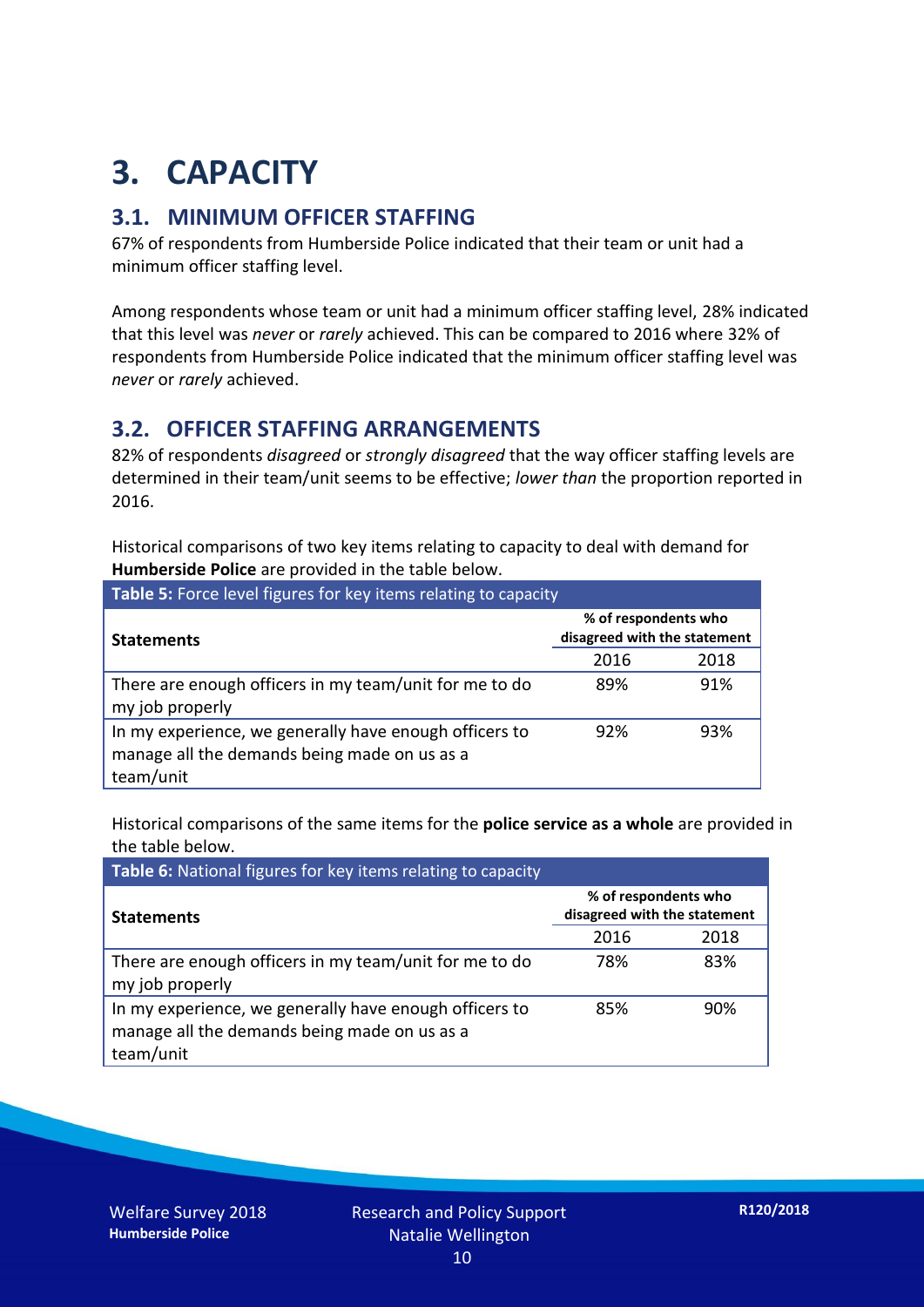## **4. HEALTH AND WELLBEING**

#### **4.1. OVERALL LIFE SATISFACTION**

Respondents were asked to rate their overall life satisfaction between 0 and 10, where 0 was 'not at all satisfied' and 10 was 'completely satisfied.'

The average (mean) rating for overall life satisfaction for respondents from Humberside Police was 6/10 (range 0-10). 7% of respondents reported life satisfaction rating of 2 or less.

These results can be compared to the National average of 6/10, with 15% of respondents reporting an overall life satisfaction rating of 2 or less.

#### **4.2. OVERALL PHYSICAL HEALTH**

Participants were asked to rate their overal health on a scale from *very good* to *very poor*. An historical comparison for both national and local figures for this item are below.

| Table 7: Self-rated overall physical health |                       | 2016 | 2018 |
|---------------------------------------------|-----------------------|------|------|
|                                             | Very poor             | 1%   | 0%   |
| <b>Force level figures</b>                  | Poor                  | 16%  | 4%   |
|                                             | Neither good nor poor | 28%  | 16%  |
|                                             | Good                  | 47%  | 61%  |
|                                             | Very good             | 8%   | 19%  |
| <b>National figures</b>                     | Very poor             | 1%   | 1%   |
|                                             | Poor                  | 11%  | 6%   |
|                                             | Neither good nor poor | 23%  | 17%  |
|                                             | Good                  | 53%  | 54%  |
|                                             | Very good             | 13%  | 23%  |

#### **4.3. SINGLE ITEM INDICATOR OF STRESS**

Work related stress was measured using a single-item measure. 52% of respondents from Humberside Police presented with a non-diagnostic case of work-related stress.<sup>vii</sup>

This is *lower than* the proportion reported in the 2016 iteration of this survey and *higher than* the proportion reported in this year's national results.

Stress outside of work was assessed using an adaptation of the work-related stress measure. 8% of respondents from Humberside Police presented with a non-diagnostic case of stress outside of work.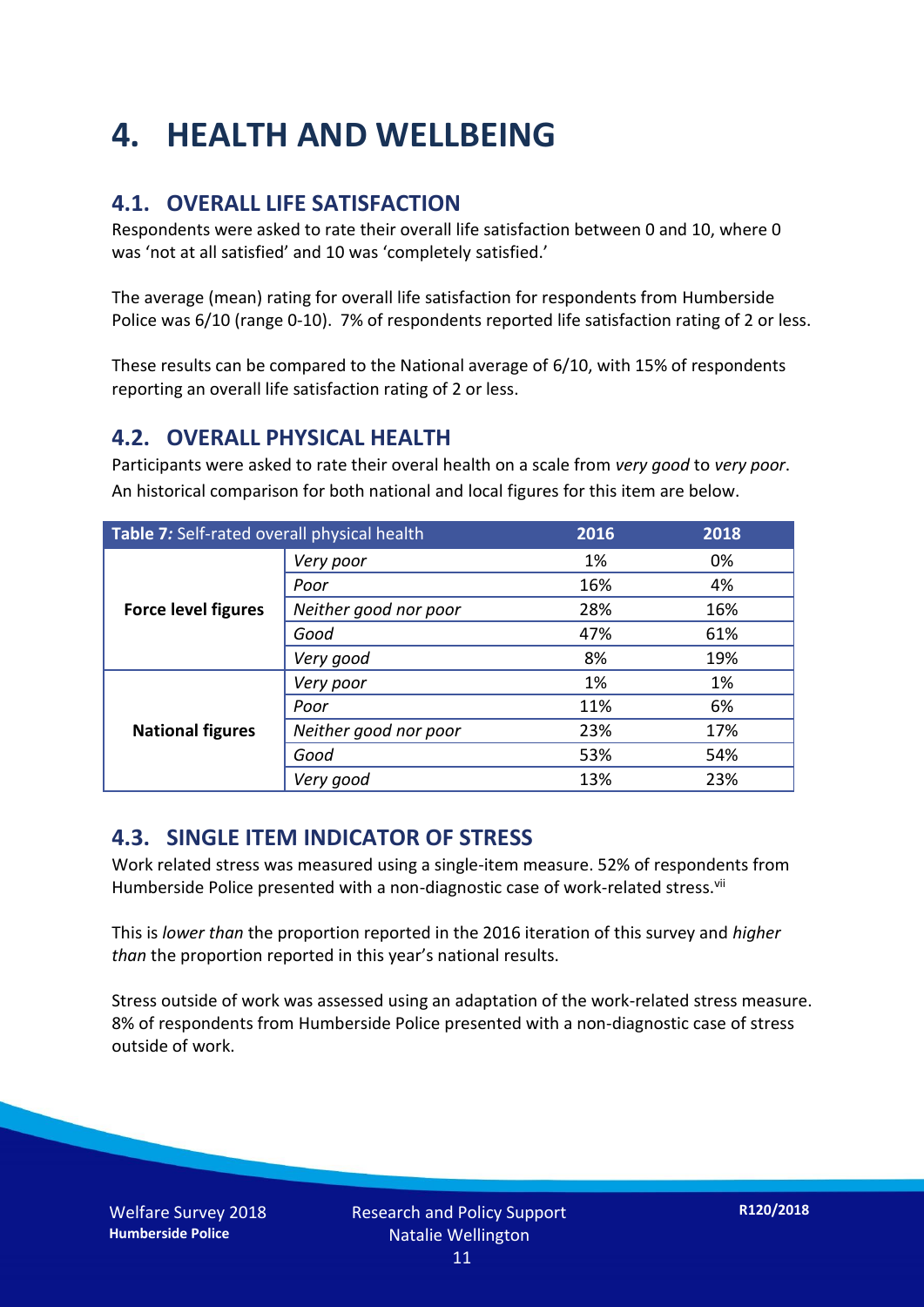#### **4.4. SINGLE ITEM INDICATOR FOR MENTAL HEALTH**

A top-level broad overview of mental wellbeing was established using an item that asked respondents to indicate whether they had experienced feelings of stress, low mood, anxiety, or other difficulties with their health and wellbeing over the last 12 months.

85% of respondents from Humberside Police indicated that they had experienced feelings of stress, low mood, anxiety, or other difficulties with their health and wellbeing over the last 12 months; with 95% also indicating that these feelings were caused, or made worse by work.

#### **4.5. MENTAL WELLBEING**

Mental wellbeing can be broadly conceptualized as having two dimensions. The first concerns positive affect (i.e. pleasurable aspects of wellbeing such as feelings of optimism, cheerfulness, and relaxation). The second concerns psychological functioning (i.e. such as clear thinking, self-acceptance, personal development, competence, and autonomy).

To investigate mental wellbeing in more detail the two-dimensional structure of mental wellbeing described above was assessed using the short Warwick-Edinburgh Mental Wellbeing Scale (SWEMWBS). viii The scale asks individuals to rate their experience during the last two weeks for seven positively framed statements.

SWEMWBS findings for **Humberside Police** are presented in the table below alongside those for national sample for 2016 and 2018.

**Table 8**: % of respondents that reported experiencing the following positive aspects of wellbeing *rarely* or *none of the time* over the previous 2 weeks

| <b>SWEMWBS item</b>                           | <b>National figures</b> |      | <b>Force level figures</b> |      |
|-----------------------------------------------|-------------------------|------|----------------------------|------|
|                                               | 2016                    | 2018 | 2016                       | 2018 |
| I've been feeling optimistic about the future | 62%                     | 36%  | 78%                        | 34%  |
| I've been feeling useful                      | 28%                     | 25%  | 44%                        | 25%  |
| I've been feeling relaxed                     | 60%                     | 48%  | 71%                        | 45%  |
| I've been dealing with problems well          | 20%                     | 19%  | 28%                        | 17%  |
| I've been thinking clearly                    | 16%                     | 16%  | 23%                        | 17%  |
| I've been feeling close to other people       | 34%                     | 28%  | 41%                        | 28%  |
| I've been able to make up my own mind         | 13%                     | 10%  | 18%                        | 10%  |
| about things                                  |                         |      |                            |      |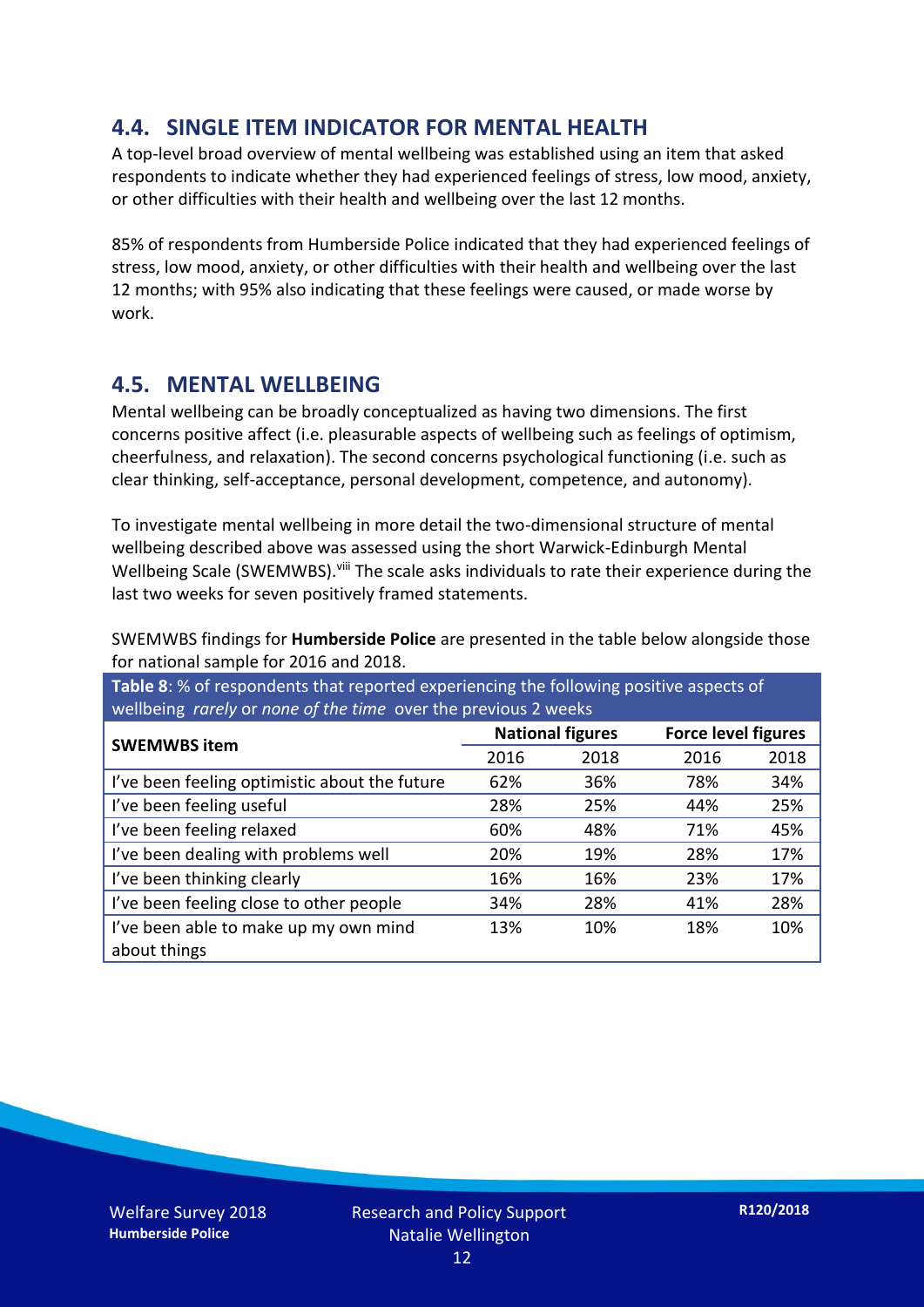#### **4.6. HELP SEEKING**

A question was applied to identify those who had ever **sought help** for feelings of stress, low mood, anxiety, or any other difficulties with mental health and wellbeing. Examples of sources of help were provided including GP, occupational health department, psychologist, therapist, and counsellor.

54% of responses from Humberside Police had previously sought help for feelings of stress, low mood, anxiety or other difficulties with their mental health and wellbeing, 52% of which had done so within the last 12 months.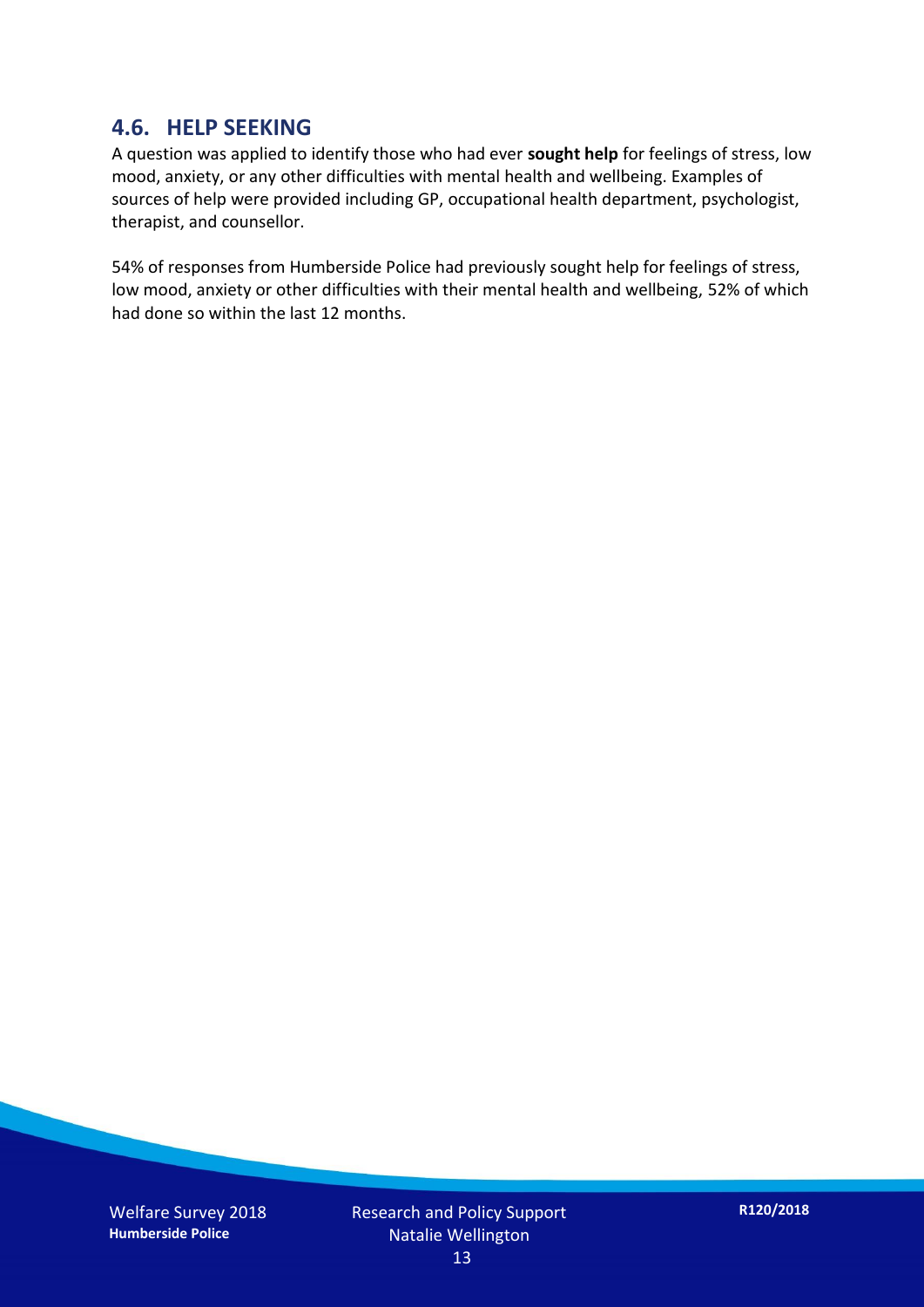## **5. ABSENCE BEHAVIOUR**

#### **5.1. ABSENCE**

47% of respondents from Humberside Police reported one or more days of sickness absence and 32% of respondents indicated that at least one day of their sickness absence was attributable to stress, depression, or anxiety.

The national proportion of respondents who had taken one or more days of sickness absence was 56% and 32% of respondents indicated that at least one day of their sickness absence was attributable to stress, depression, or anxiety.

#### **5.2. PRESENTEEISM AND LEAVEISM**

Presenteeism is the act of attending work while ill. This has been shown to be associated with subsequent health decline, particularly in relation to burnout,  $\alpha$  and can to lead to elevated absenteeism.<sup>x</sup> Moreover, evidence suggests that presenteeism can compound the effects of the initial illness and negatively influence job satisfaction, resulting in negative job attitudes and withdrawal from work.<sup>xi</sup>

Leaveism is a recently coined term to describe hidden sickness absence and work undertaken during rest periods, including using allocated time off such as annual leave entitlements to take time off when they are in fact unwell.

Findings for Humberside Police are presented in the graph below.



#### *Figure 1: Force level figures for presenteeism and leaveism*

Welfare Survey 2018 **Humberside Police**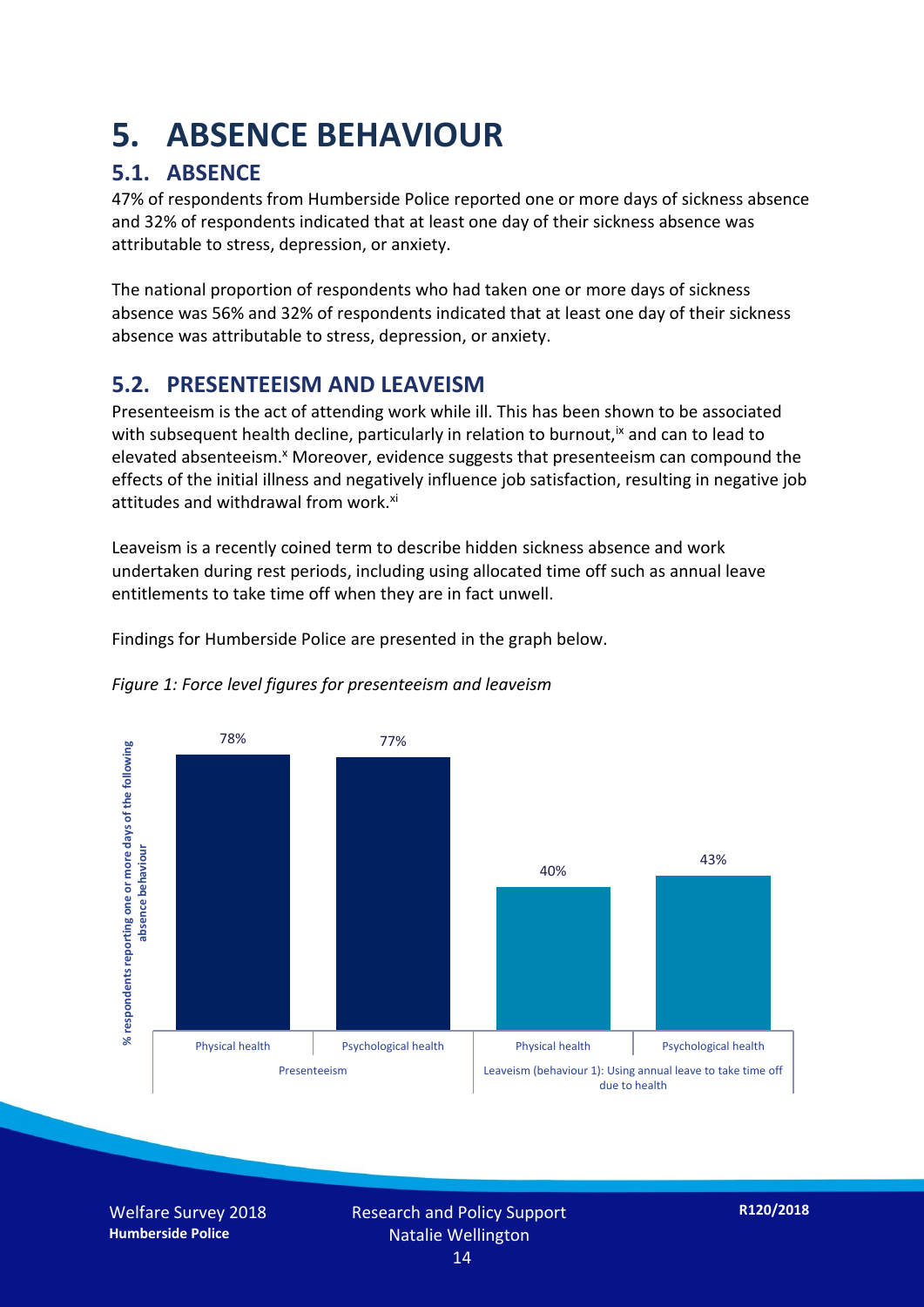### **6. Violence and physical injuries**

#### **6.1. VIOLENCE**

Verbal and physical violence was assessed using four questions regarding how often officers received verbal insults, verbal threats, unarmed physical attacks, and attacks with a weapon from members of the public over the previous 12 months. Findings are presented in the table below.

**Table 9:** Force level figures for frequency of verbal and physical violence from members of the public

| <b>Type of violent victimisation</b>               | % of respondents indicating frequency<br>of experience as at least once a week |      |  |
|----------------------------------------------------|--------------------------------------------------------------------------------|------|--|
|                                                    | 2016                                                                           | 2018 |  |
| Verbal insults (e.g., swearing, shouting, abuse)   | 54%                                                                            | 34%  |  |
| Verbal threats (e.g., threat of hitting, threat of | 33%                                                                            | 18%  |  |
| kicking)                                           |                                                                                |      |  |
| *Spitting assaults (i.e. being deliberately spat   |                                                                                | 2%   |  |
| upon)                                              |                                                                                |      |  |
| Unarmed physical attacks (e.g., struggling to      | 22%                                                                            | 11%  |  |
| get free, wrestling, hitting, kicking)             |                                                                                |      |  |
| Use of a deadly weapon (e.g., stick, bottle, axe,  | 2%                                                                             | 4%   |  |
| firearm)                                           |                                                                                |      |  |

\*Spitting assaults data was only available from 2018.

#### **6.2. INJURIES**

15% of Humberside Police respondents reported that they had suffered one or more injuries that required medical attention as a result of work-related **violence** in the last year – losing more than 83 days in sickness absence.

This is *lower than* the proportion reporting one or more injuries as a result of work-related **violence** than reported in the 2016 iteration of this survey and *lower than* the proportion compared to this year's national results.

6% of Humberside Police respondents also reported that they had suffered one or more injuries that required medical attention as a result of work-related **accidents** in the last year – losing more than 50 days in sickness absence.

This is *lower than* the proportion reporting one or more injuries as a result of work-related **accidents** in the 2016 iteration of this survey and *lower than* the proportion compared to this year's national results.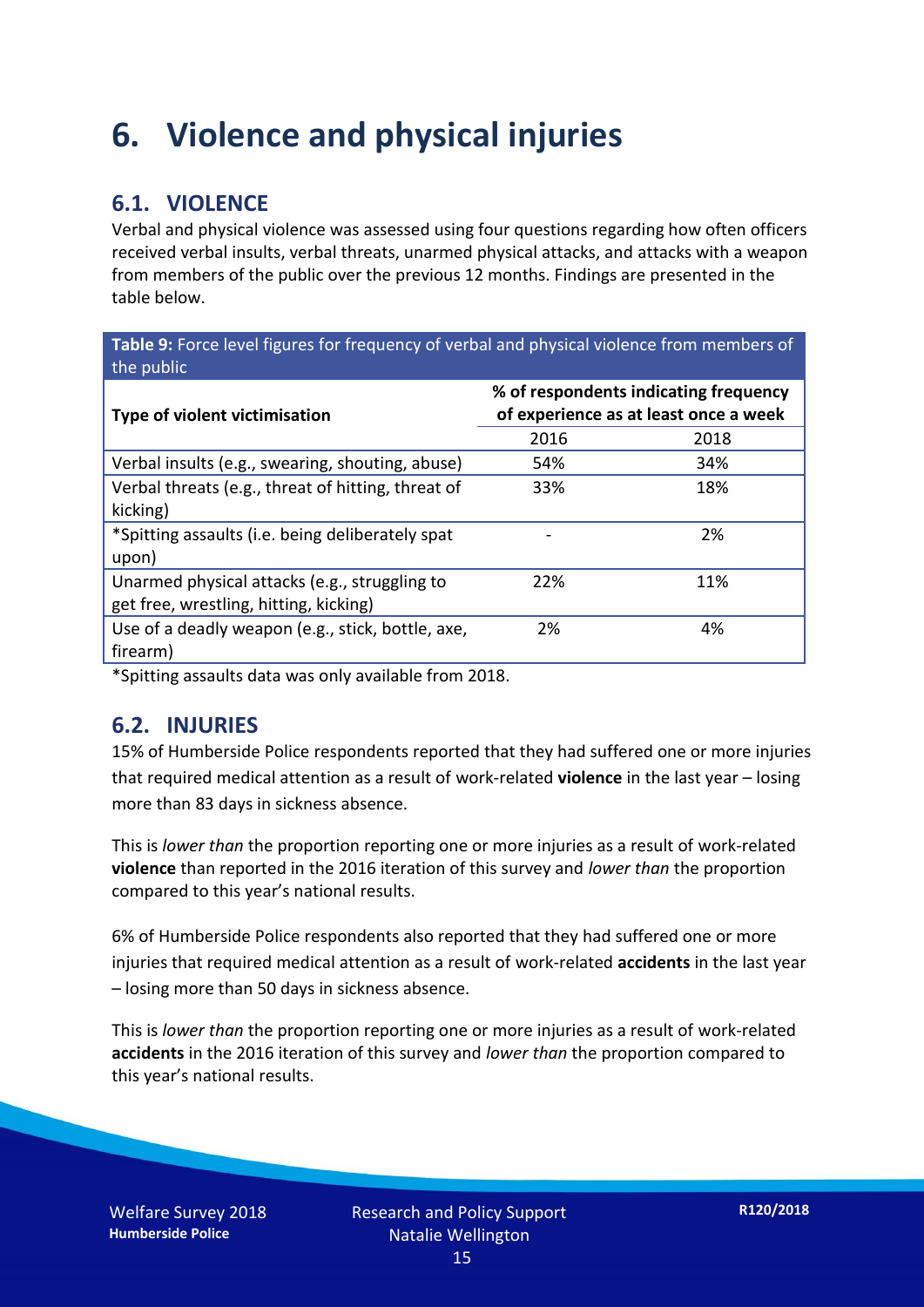## **7. ORGANISATIONAL SUPPORT: MENTAL HEALTH & WELLBEING**

Participants who indicated that they had sought help for difficulties with mental health and wellbeing were presented with additional questions concerning disclosure to a line manager.

#### **7.1. DISCLOSURE**

82% of respondents from Humberside Police, for whom it was applicable, reported that they had disclosed seeking mental health and wellbeing support to their line managers. This can be compared with 68% from the same survey in 2016.

#### **7.2. REASONS FOR NON-DISCLOSURE**

Respondents who did not disclose to their line managers that they had sought mental health and wellbeing support, were asked to indicate why. Findings are presented in the table below.

| Table 10: Reasons for non-disclosure                        |                     |                 |
|-------------------------------------------------------------|---------------------|-----------------|
|                                                             | % of total mentions |                 |
| Item                                                        | Force level         | <b>National</b> |
|                                                             | figures             | figures         |
| I was worried that my other colleagues would find out       | 11%                 | 10%             |
| I thought it would negatively affect my opportunities for   | 11%                 | 11%             |
| promotion and/or specialising                               |                     |                 |
| It wasn't affecting my work                                 | 9%                  | 7%              |
| I didn't want to be treated differently (in a negative way) | 9%                  | 13%             |
| I felt it was a personal matter                             | 24%                 | 20%             |
| I have had negative experiences of disclosing in the past   | 2%                  | 6%              |
| I thought it would have a negative impact on my career      | 11%                 | 10%             |
| There is a negative attitude in the police service towards  | 11%                 | 12%             |
| people who experience difficulties with their mental health |                     |                 |
| and wellbeing                                               |                     |                 |
| I did not think my line manager would treat me with         | 7%                  | 7%              |
| empathy                                                     |                     |                 |
| For reasons other than those listed above                   | 4%                  | 4%              |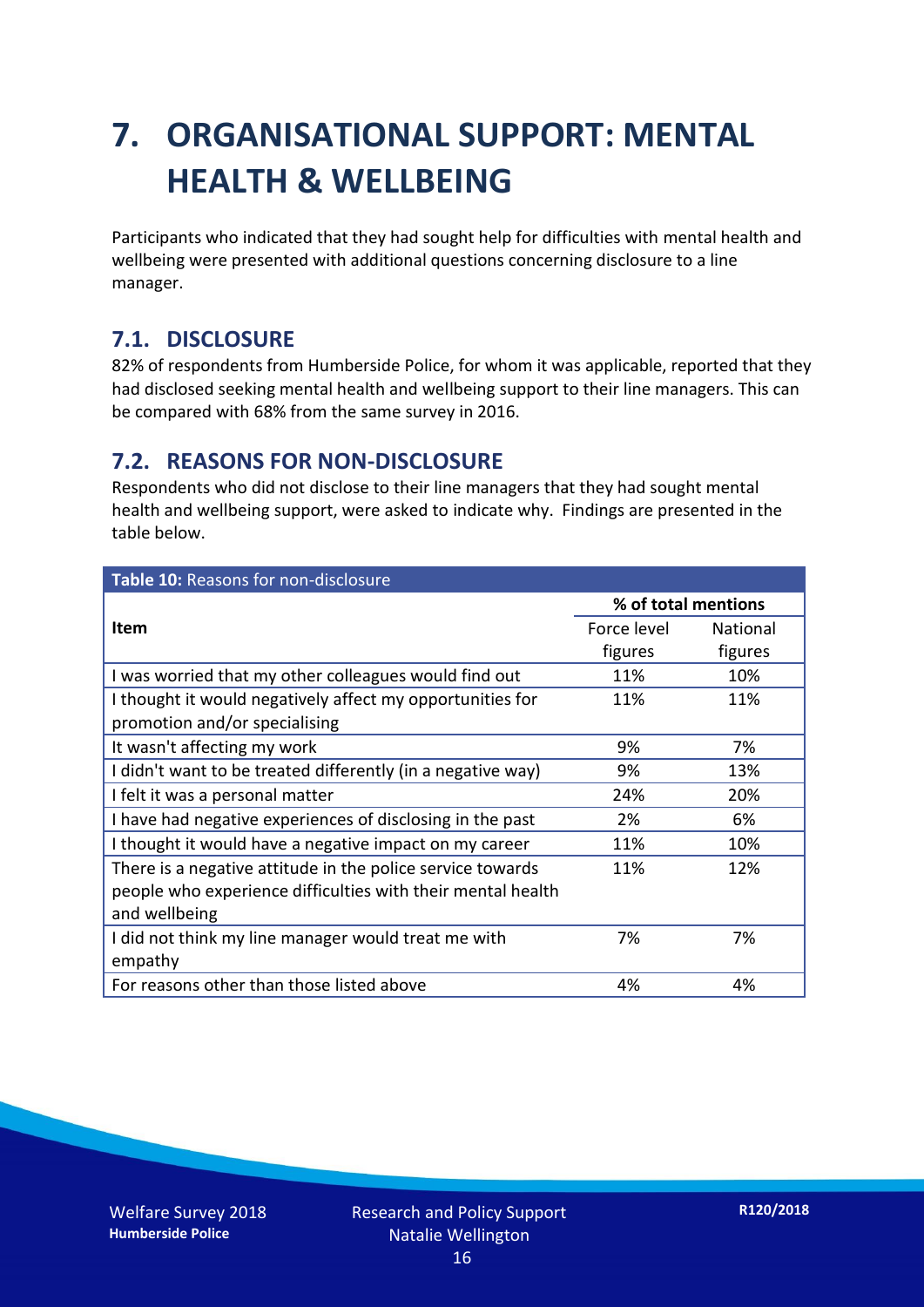#### **7.3. ATTITUDES TO MENTAL HEALTH AND WELLBEING**

All respondents were asked about the attitude of the police service towards mental health and wellbeing.

Respondents were provided with a list of statements, and asked to indicate the extent to which they agreed or disagreed with the statement.

The table below shows the percentage of respondents who agreed with three key statements about the police services attitudes towards mental health and wellbeing for both Humberside Police, and the police service as a whole.

| Table 11: Attitudes to mental health and wellbeing |                                                    |                         |  |
|----------------------------------------------------|----------------------------------------------------|-------------------------|--|
| <b>Statements</b>                                  | % of respondents that agreed with<br>the statement |                         |  |
|                                                    | Force level figures                                | <b>National figures</b> |  |
| The police service encourages staff to talk openly | 39%                                                | 45%                     |  |
| about mental health and wellbeing                  |                                                    |                         |  |
| Someone would be treated differently (in a         | 32%                                                | 37%                     |  |
| negative way) if they disclosed difficulties with  |                                                    |                         |  |
| their mental health and wellbeing                  |                                                    |                         |  |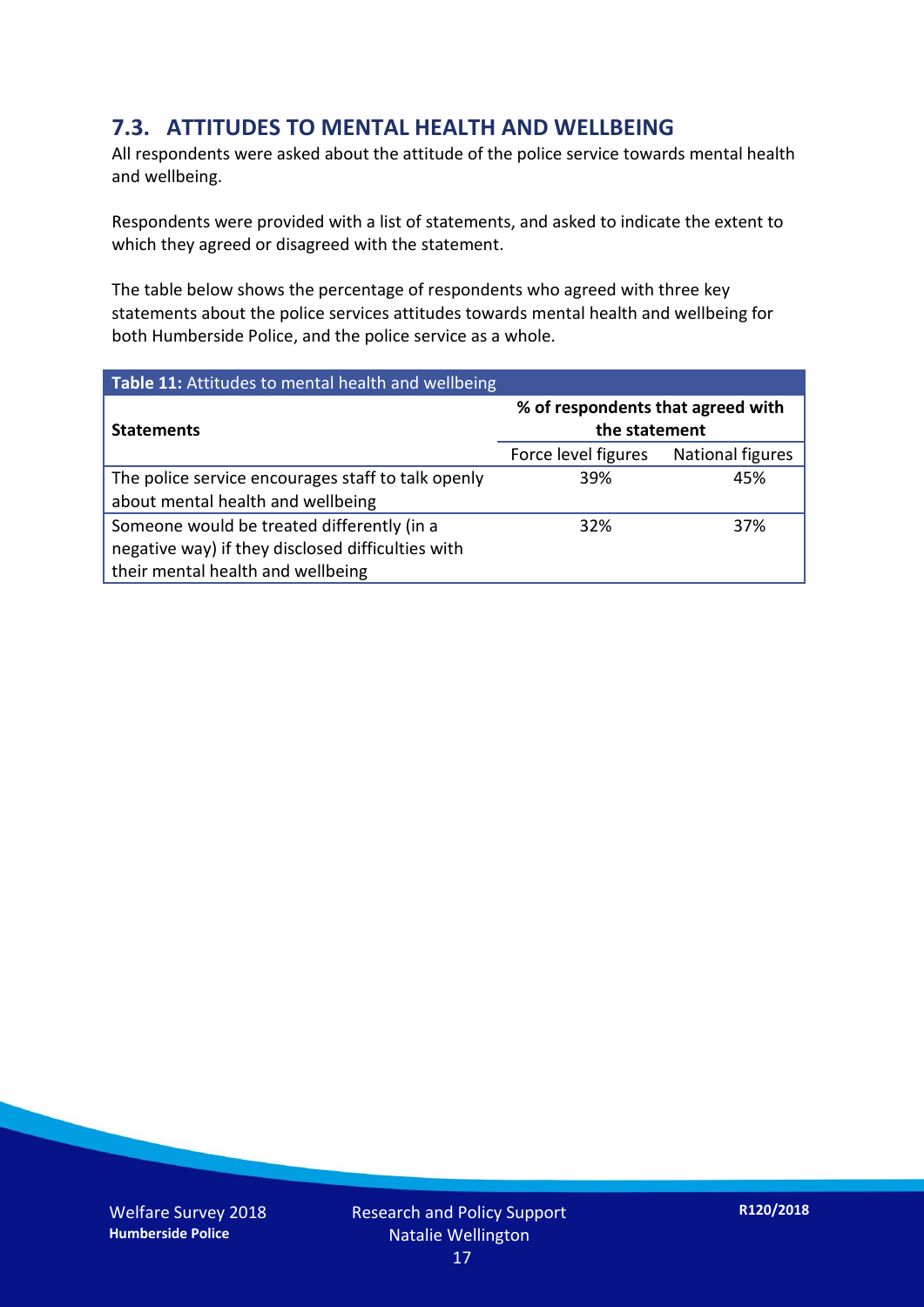### **8. Notes for JBBs**

Additional findings from the 2018 Demand, Capacity and Welfare survey are available on request from the Research and Policy department. Additional topics include, but are not limited to:

- Morale,
- Fatigue and sleep,
- Managerial mental health and wellbeing support,
- Organisational change, and
- Organisational justice.

The findings of the survey can also be broken down in more detail in terms of different demographic groups, such as rank, role or length of service. However please be aware that we can only go into a certain level of detail with this demographic data in order to preserve respondents' confidentiality.

JBBs wishing to obtain further information can contact [ResearchandDataCollection@polfed.org](mailto:ResearchandDataCollection@polfed.org) to discuss their requirements.

The Research and Policy Department only has one member of staff responsible for these data requests; please bear this in mind in terms of turnaround times and the amount of data you request when contacting the team.

All other interested parties should speak to their local JBB in the first instance.